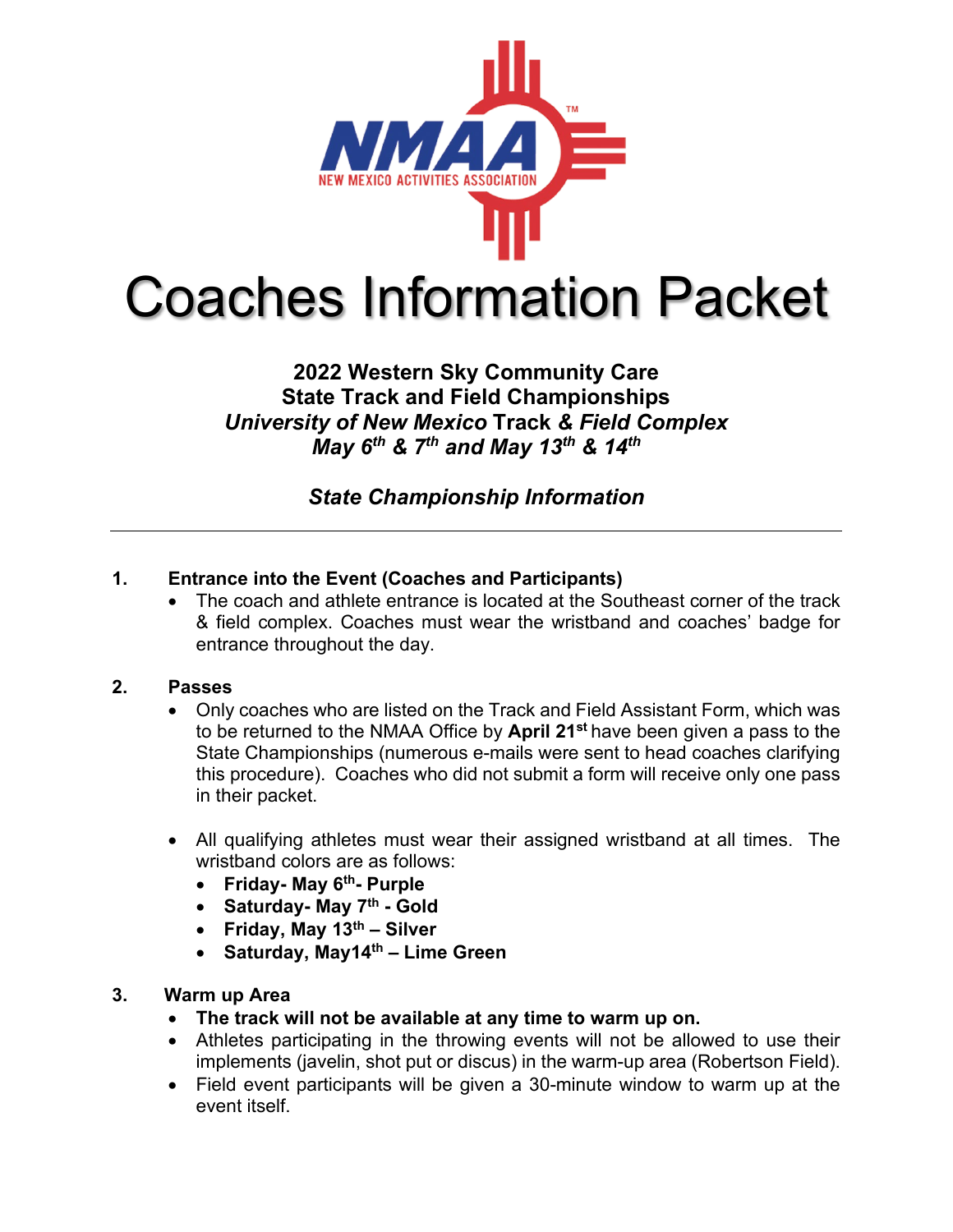# **4. Check-In Procedures**

- Athletes in running events must check in with the clerk of course, who will be located under the white tent near the Southeast corner of the facility, 30 minutes prior to their event. Athletes not at the check in tent at least 10 minutes prior to the start of the race will be scratched from the event.
- Scratches are to be reported a minimum of 30 minutes prior to the event.
- 10 minutes prior to the start of the race, athletes in the running events will be escorted from the preliminary to the final staging area.
- Athletes competing in running and field events simultaneously must check out of the field event prior to their race. Upon conclusion of their running event, they will have 10 minutes to report back to their unfinished field event.
- Athletes participating in field events can check in at the event site 30 minutes prior to the event.

# **5. Relay Check-In Procedures**

• You should have received a relay check in card in your state packet. As your relay team reports to the check-in area (30 minutes prior to their event) the lead off runner must present the clerk of course with their relay card. Please make sure that you adhere to the event limitation regulation.

# **6. Announcer Calls**

- The public address announcer will be making all calls prior to each event. The events will be called as follows:
- $\bullet$  1<sup>st</sup> Call 30 minutes prior to start
- $2<sup>nd</sup>$  Call 20 Minutes prior to start
- $\bullet$  3<sup>rd</sup> and Final call 10 minutes prior to the start!

# **7. Bib Numbers**

• All competitors must wear their assigned bib number during competition. For running events, athletes must wear these on the back of their uniform. For field event athletes, they may wear these on either the front or back of their uniform. Bib numbers that have been misplaced may be replaced by the participant's coach at the official's garage located at the south end of the track. Replacement numbers will be the same as the one the athlete misplaced.

#### **8. Hip Numbers**

- All running competitors must wear hip numbers during competition to distinguish their assigned lane. Hip numbers will be given to the individual running athletes at the final staging area tent.
- For relay events, only the anchor will wear the hip number.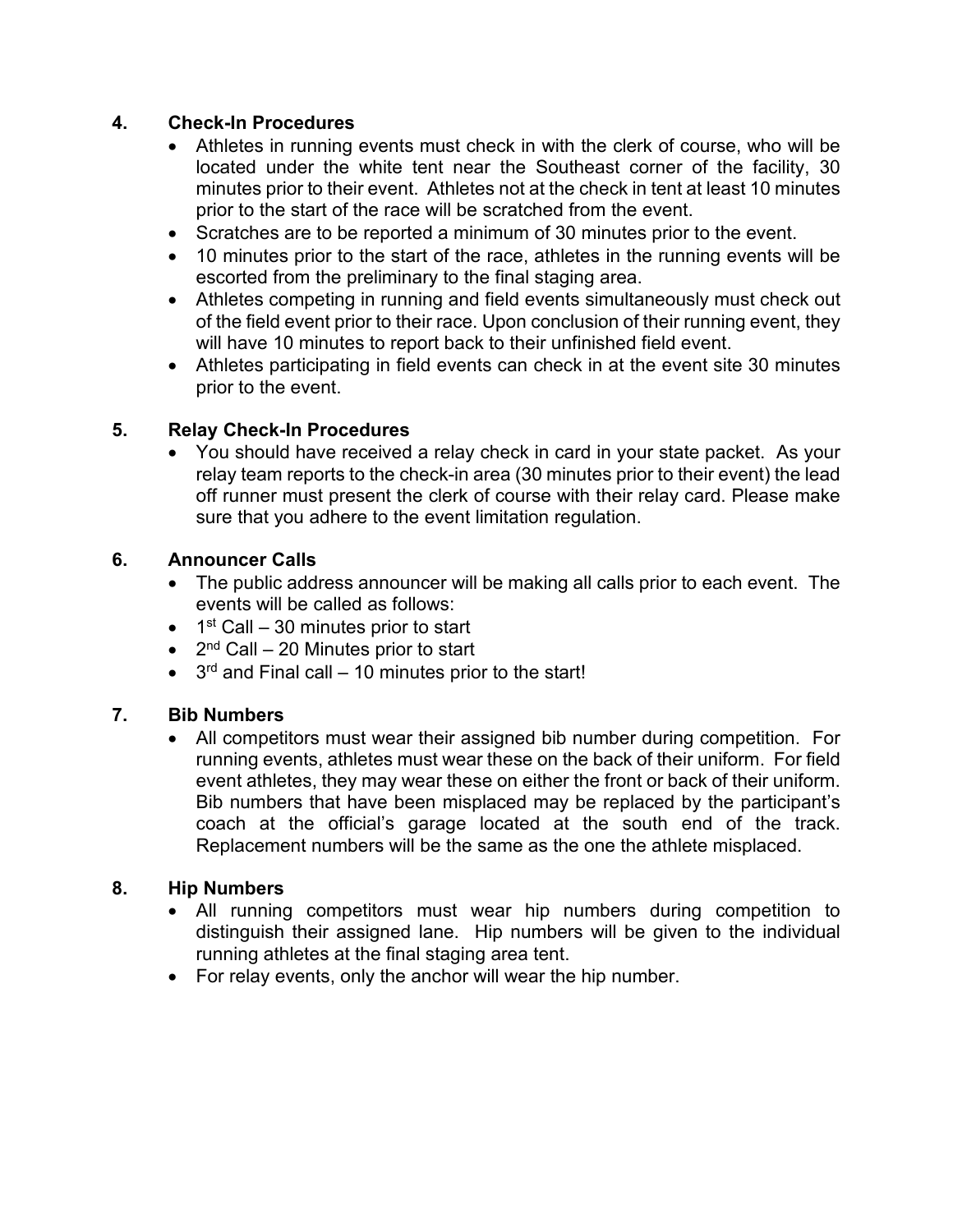# **9. Uniform Rule**

- Please adhere to all uniform rules in the NFHS Rulebook in section 4-3.
- If athletes who are in violation of the uniform code are observed they will be issued a warning and shall be required to make the uniform legal before becoming eligible for further competition.

# **10. Block Holders**

• Block holders will not be allowed. Blocks will be provided.

# **11. Participation Entry Limits**

- Please adhere to the NMAA rules regarding participation entry limitations. Each individual athlete is allowed to compete in 5 total events, however no more than 4 can be field events and no more than 4 can be running events.
- No athlete may participate in more than three (3) events of 400 meters or more.

# **12. Relay Items to Note**

- Tape, tennis balls, flat discs, stripes, etc. are permitted on the track as markers. Objects that are deemed un-safe by the meet referee are not permitted.
- $\bullet$  In relay races (800m relay  $-3$  to 4 exchange, 1600m medley  $-3$  to 4 exchange, 1600m relay – 2 to 3 and 3 to 4 exchanges) where incoming runners are exchanging to their teammates, the track umpire will not filter the outgoing runners to lane one once cleared, this is the responsibility of the outgoing runner.

#### **13. Team Seating**

- The tents located on the top of the bleachers are for athletes and coaches only. No tent assignments will be made.
- Teams may set up tents in the warm up area. No tent assignments will be made. Tent set up will begin at 6:00 A.M. each day.

#### **14. Qualifying for Finals**

- A maximum of eight (8) participants in individual events and eight (8) relay teams will qualify for the finals.
- 2 Heats= Top two (2) places in each heat plus the next best four (4) times.
- $\bullet$  3 Heats= Top two (2) places in each heat plus the next best two (2) times.
- 4 Heats= First place in each heat plus the next best four (4) times.

#### **15. Appeals**

- Appeals are limited to misapplication of the rules. Judgments made by officials are not subject to appeal and will not be considered. In the event of an appeal, please see the referee (listed below). Appeal forms (to be picked up in the garage) must be properly completed and submitted to the Head Referee within 30 minutes after the conclusion of the event in question:
- Track Referee Tim Rice
- Field Referee Vance Lee, Sr.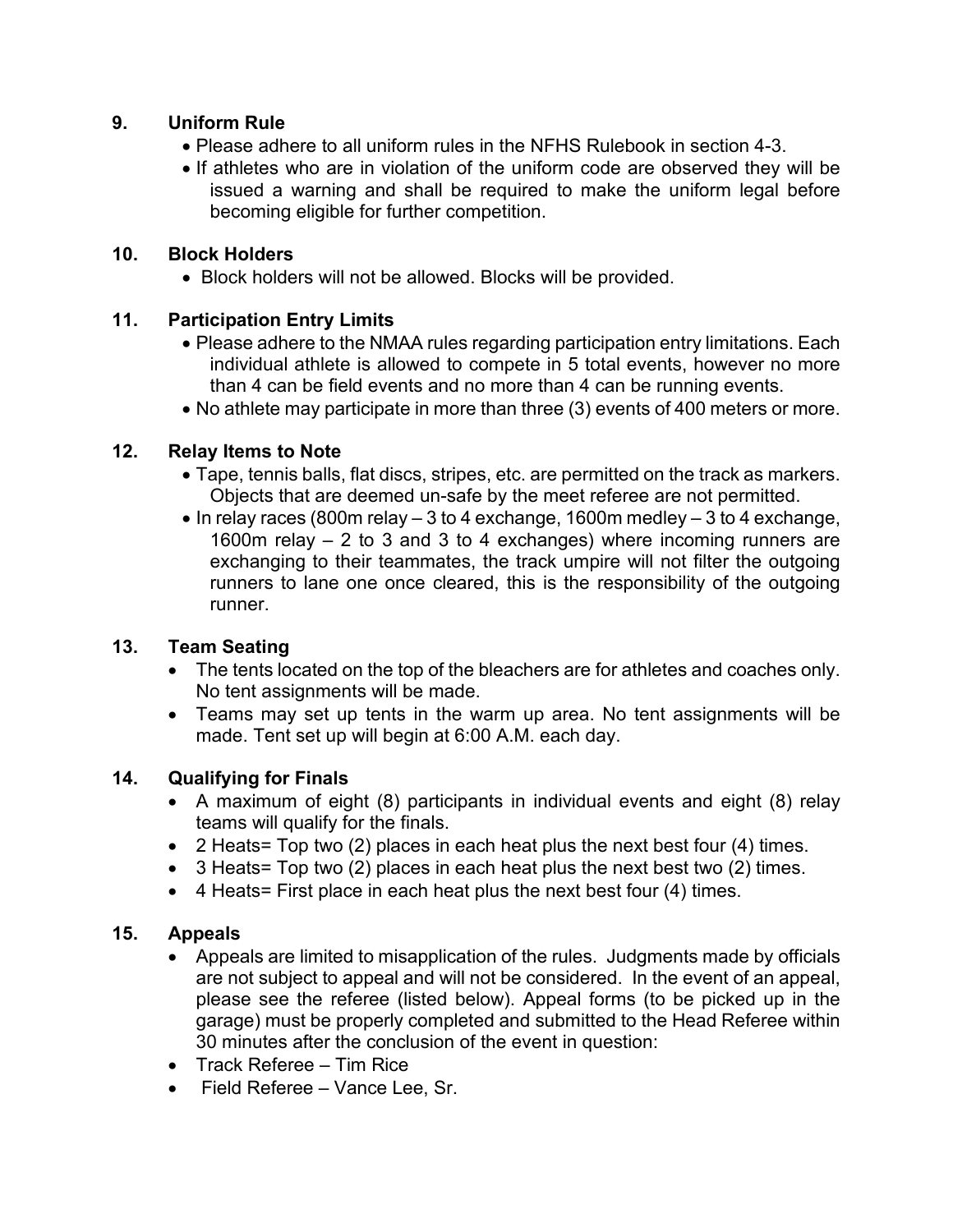#### **16. Scoring/Points**

- Points are awarded for the first six places in each event as follows:
- Individual Events 7-5-4-3-2-1
- Relay Events 10-8-6-4-2-1

#### **17. Awards**

• All individual and relay medals will be awarded at the conclusion of the running events. Field event awards will be awarded immediately after the event concludes. The top six finishers in each event will be escorted to the awards stand upon finalization of the results.

# **18. Long Jump/Triple Jump/Pole Vault/ Shot Put**

• The Long Jump, Triple Jump, Pole Vault and Shot Put will be held on the east side of the track. High Jump will be held on the Southeast end of the track. Please note that coaches and athletes will have access to these areas by entering through the Southeast and Northwest gates. Spectators must enter these areas through the Northwest gate only.

#### **19. Lane Assignments (100, 110 Hurdles, 200 and 400):**

- Lane assignments are seeded and positioned according to seed times:
- Straight Races: 4-5-3-6-2-7-1-8
- Curved Races: 3-4-5-6-7-8-2-1

#### **20. Lane Assignments (800, 1600, 3200)**

- Lane assignments are seeded and positioned according to seed time (fastest to slowest):
- $-2 3 4 5 6 7 8 1$
- 2a-3a-4a-5a-6a-7a-8a-1a
- 2b-3b-4b-5b-6b-7b-8b-1b
- **3200m relay** will be run in two alleys, with a one turn stagger.

#### **21. Starting Heights**

• Starting Heights will be as follows:

|            | Class | Girls  | Boys   |
|------------|-------|--------|--------|
| High Jump  | A     | 4' 4'' | 5' 4"  |
| Pole Vault | A     | 6'0''  | 9'0''  |
| High Jump  | 2A    | 4' 4'' | 5' 4"  |
| Pole Vault | 2A    | 6' 6'' | 9'6"   |
| High Jump  | 3A    | 4' 4'' | 5' 4"  |
| Pole Vault | 3A    | 7'0''  | 10'0'' |
| High Jump  | 4A    | 4'6''  | 5'6''  |
| Pole Vault | 4A    | 7'6''  | 10'6"  |
| High Jump  | 5A    | 4' 8'' | 5' 8'' |
| Pole Vault | 5A    | 8'0''  | 11'6"  |
|            |       |        |        |

• The closest board to the "pit" in the triple jump is 24 feet.